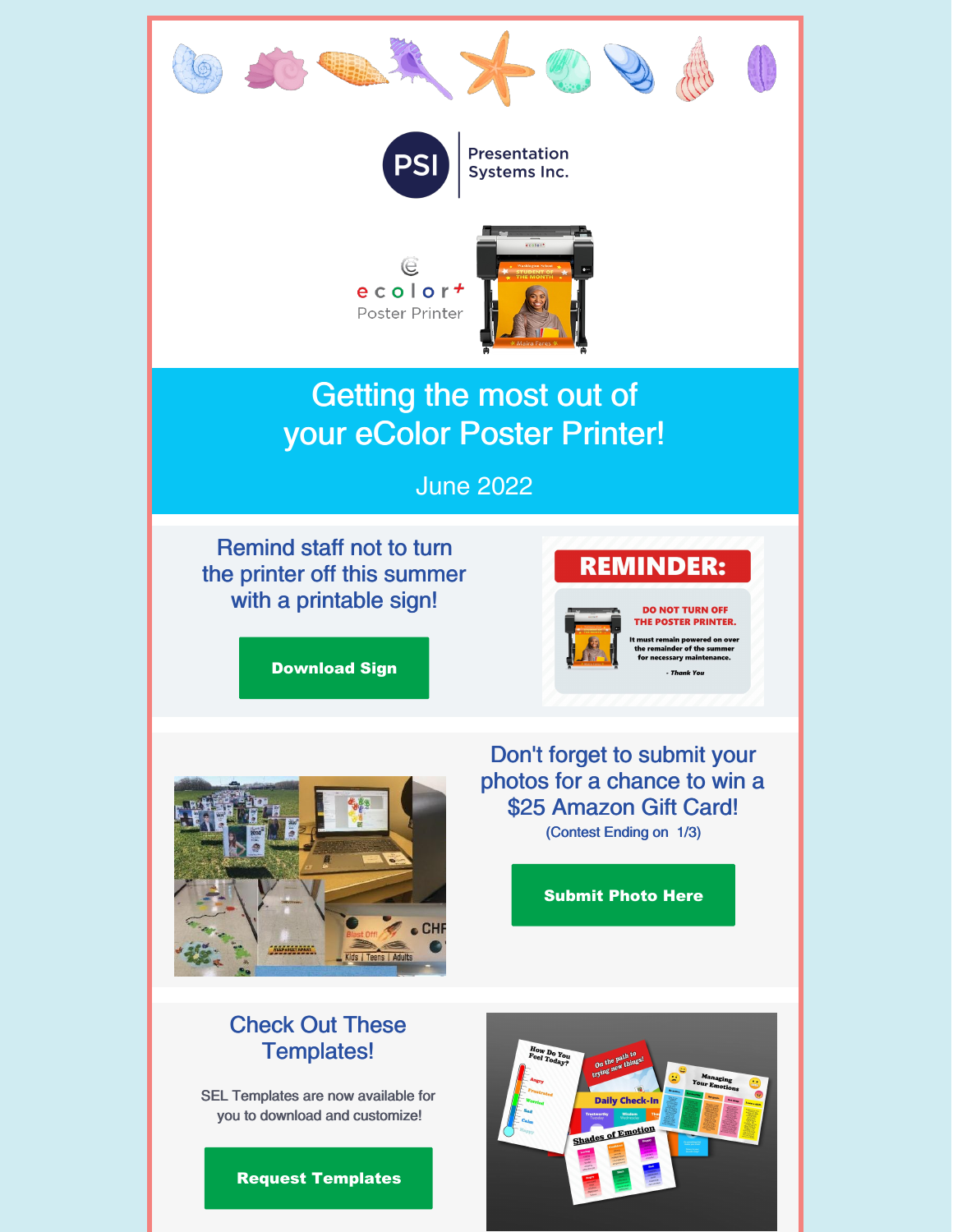

## June Supply Special

Graduation Lawn Sign Kits and Banner Vinyl Kits are available to order.

[Request](https://form.jotform.com/220546062918153) Quote

### Tech Tips

Design Webinar: Printing Certificates 6/9 at 11:00 am 6/16 at 11:00 am

### Tech Webinar:

Summer Prep/ Printer Maintenance 6/7 at 11:30 am 6/23 at 2:00 pm

[Register](https://form.jotform.com/212806953305152)



Please select from the options below to help us improve our Free Webinar Series! We appreciate your feedback.

What time of day do you prefer to have a webinar?

[between](https://campaignlp.constantcontact.com/forms/response?id=3PTuLAbEfD6I8_3BvO8Dyw2t9mHnmSeJV5bcA1xN4YQNAIz8UPsn7EalBmhSp-yiFOnTcD_752XB-Fw8qSHvRI4r8v-7Aojq8eqReSH8mnrUFLHaB6N5PLPlvq5d8opUwXTErEg2HxzwR1B9ErYhzia0IPFTNAjMdnblDUnEqZxdp3ZBxpA7Bp9sjVwRWLXquzWk_BooTyXFYMefTsr-aw&encVer=1&c=&ch=) 9-12

[between](https://campaignlp.constantcontact.com/forms/response?id=3PTuLAbEfD6I8_3BvO8Dyw2t9mHnmSeJV5bcA1xN4YQNAIz8UPsn7EalBmhSp-yiFOnTcD_752XB-Fw8qSHvRI4r8v-7Aojq8eqReSH8mnrUFLHaB6N5PLPlvq5d8opUwXTErEg2HxzwR1B9ErYhzia0IPFTNAjMdnblDUnEqZxdp3ZBxpA7Bp9sjVwRWLXquzWk_BooTyXXN6S9LkQxSg&encVer=1&c=&ch=) 12 - 2

[between](https://campaignlp.constantcontact.com/forms/response?id=3PTuLAbEfD6I8_3BvO8Dyw2t9mHnmSeJV5bcA1xN4YQNAIz8UPsn7EalBmhSp-yiFOnTcD_752XB-Fw8qSHvRI4r8v-7Aojq8eqReSH8mnrUFLHaB6N5PLPlvq5d8opUwXTErEg2HxzwR1B9ErYhzia0IPFTNAjMdnblDUnEqZxdp3ZBxpA7Bp9sjVwRWLXquzWk_BooTyWrUSvPlZJhEA&encVer=1&c=&ch=) 2 - 4

# Follow Us on Social Media!

Keep up with Supply Specials, Giveaways, and Customer Submissions!



See more at [presentationsys.com](http://presentationsys.com)